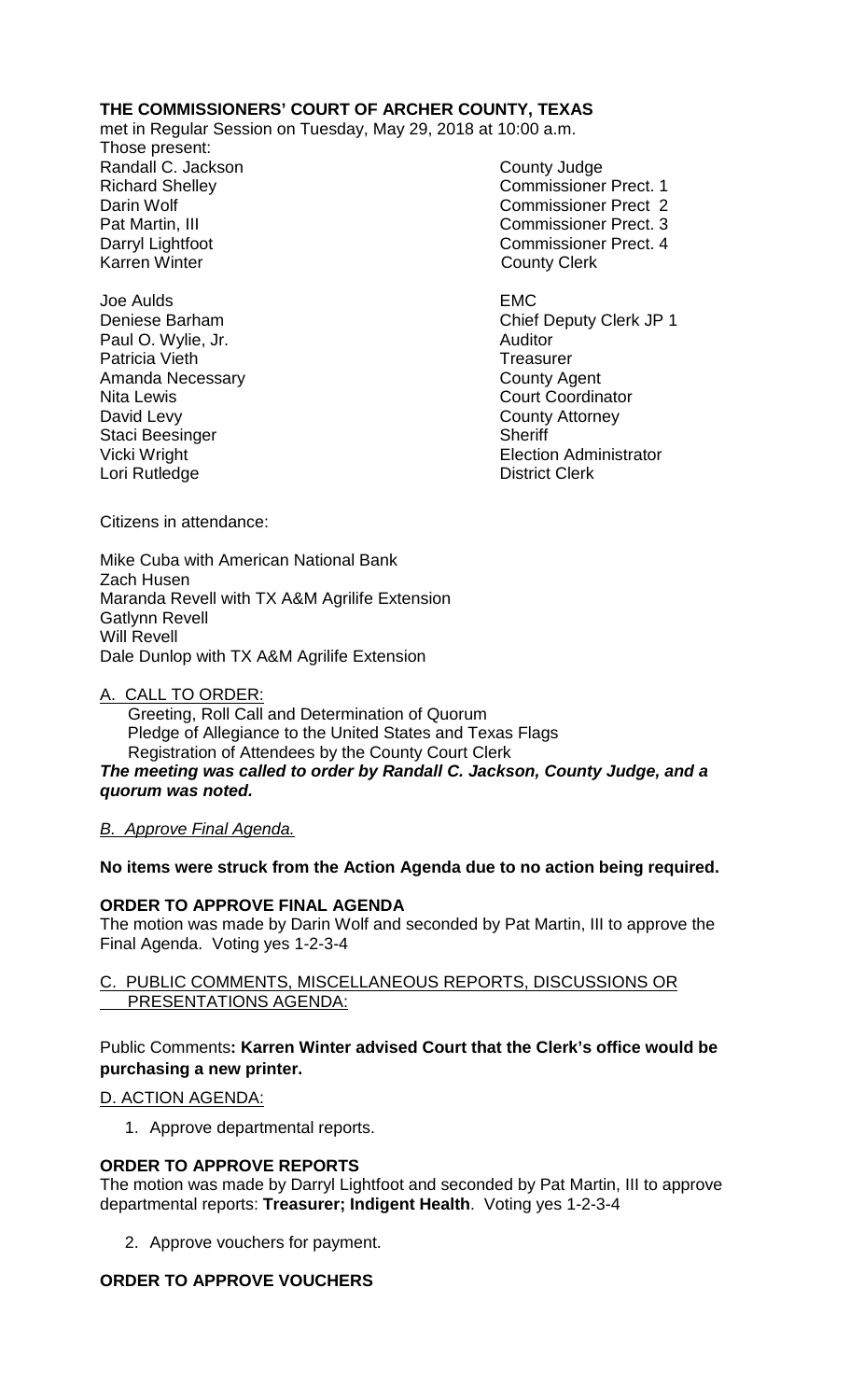The motion was made by Randall C. Jackson and seconded by Darin Wolf to approve vouchers for payments. Voting yes 1-2-3-4-Judge

**3.** Approve payroll reports. **Patricia Vieth discussed paying Cheryl Beesinger her vacation pay, sick leave per policy and all comp time.**

### **ORDER TO APPROVE REPORTS**

The motion was made by Darryl Lightfoot and seconded by Darin Wolf to approve payroll reports. Voting yes 1-2-3-4

**4.** Approve line item transfers. **Paul O. Wylie, Jr. discussed line item transfers.**

## **ORDER TO TRANSFER**

The motion was made by Darryl Lightfoot and seconded by Pat Martin, III to approve line item transfers. Voting yes 1-2-3-4

| <b>Department – Account</b> | <b>Account Name</b>     | <b>Increase</b> | <b>Decrease</b> |
|-----------------------------|-------------------------|-----------------|-----------------|
| 041.0400.0348               | <b>Equipment Lease</b>  | 75,000.00       |                 |
| 041.0400.0336               | Road Base Materials     | 5,000.00        |                 |
| 041.0400.0340               | <b>Special Projects</b> |                 | 80,000.00       |

5. Approve Education Certificates.

## **ORDER TO APPROVE CERTIFICATES**

The motion was made by Randall C. Jackson and seconded by Darryl Lightfoot to approve education certificates: **Brett Hoff**. Voting yes 1-2-3-4-Judge

6. Approve Publisher's Certificates.

## **ORDER TO APPROVE CERTIFICATES**

The motion was made by Darryl Lightfoot and seconded by Pat Martin, III to approve publisher's certificates. Voting yes 1-2-3-4

**7.** Discuss and/or take action on appointing Maranda Revell as Ag Extension Agent – Family & Community Health. **Dale Dunlop presented Miranda Revell to the Court to become the Family & Community Health County Agent. Dunlop stated that Mrs. Revell would start work on July 1, 2018 and the County's portion or her salary would be \$12,584.00. Miranda Revell introduced herself and her family to the Court. She answered all questions from the Court.**

### **ORDER ACCEPTING APPOINTMENT**

The motion was made by Randall C. Jackson and seconded by Pat Martin, III to accept the appointment of Maranda Revell as Ag Extension Agent – Family & Community Health. Voting yes 1-2-3-4-Judge

- **8.** Discuss and/or take action on County Road Inventory Zach Husen. **Zach Husen discussed new guidelines for the County Road Inventory and the new procedures to report to the state. Husen assured the Court that he would work alongside each commissioner in reporting the county road inventory. No action taken.**
- 9. Discuss and/or take action on *Countywide Polling Place Program.* Randall C. Jackson discussed resolution.

## **ORDER TO APPROVE RESOLUTION**

The motion was made by Darryl Lightfoot and seconded by Darin Wolf to approve resolution on the Countywide Polling place program. Voting yes 1-2-3-4

10.Discuss and/or take action on appointing Shane Wright as the Volunteer EMC. **Randall C. Jackson discussed appointing Shane Wright as a volunteer EMC allowing him to train alongside Joe Aulds. Jackson stated that January 1,**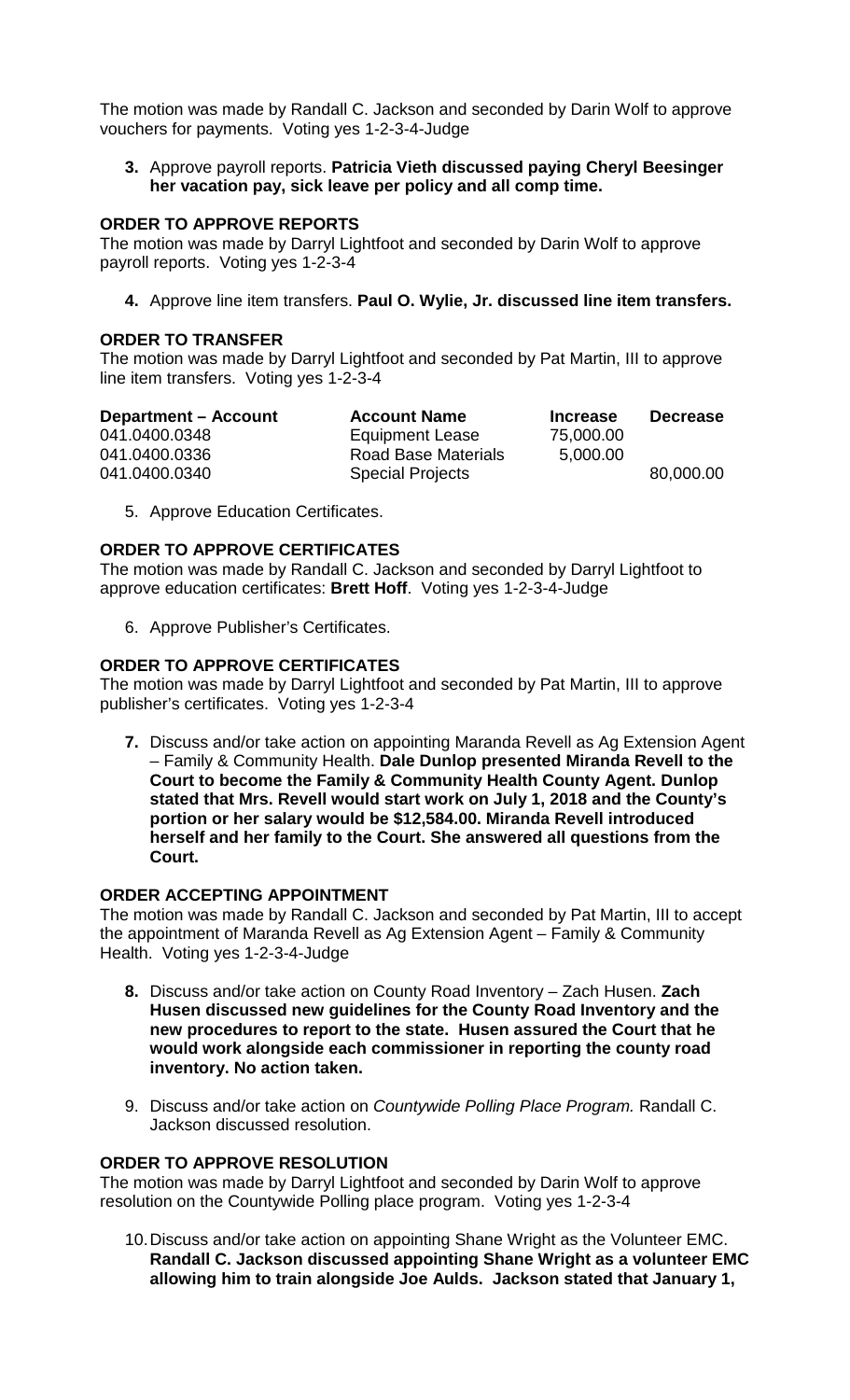**2019 Wright would be appointed full time EMC replacing Joe Aulds. David Levy questioned if the County would need to carry insurance on Mr. Wright as a volunteer EMC. Levy questioned if Wright would still be employed with the Wichita Falls Fire Department how would that effect the County with insurance and working hours.**

### **ORDER TO TABLE APPOINTING VOLUNTEER EMC**

The motion was made by Pat Martin, III and seconded by Randall C. Jackson to table appointing Shane Wright as the volunteer EMC. Voting yes 1-2-3-4-Judge

**11.**Discuss and/or take action on placing a Historical Marker on County property. **Richard Shelley discussed replacing the historical marker that was stolen from the rest stop west of Archer City. Shelley advised the Court that Mary Awtry would purchase the marker at the cost of \$1,800.00. Shelley discussed placing the marker in front of Old Jail on Sycamore Street or in front of Annex on East Walnut.**

## **ORDER TO PLACE MARKER**

The motion was made by Richard Shelley and seconded by Pat Martin, III to place a historical marker on North East wall of County Annex. Voting yes 1-2-3-4-Judge

**12.**Discuss and/or take action on the problem of the wet wall in the County Judge's office. **Pat Martin, III discussed the water leak on north wall in County Judge's office. A pipe has broken under the 3rd floor restroom causing the water damage. Darryl Lightfoot discussed balcony needing a window on 3rd floor to allow an access entrance to the balcony.**

### **ORDER TO REPAIR WALL**

The motion was made by Pat Martin, III and seconded by Darryl Lightfoot to repair wall in the County Judge's office and access to the 3rd floor balcony. Voting yes 1-2-3-4- Judge

### **ORDER TO CONVENE INTO EXECUTIVE SESSION**

The motion was made by Richard Shelley and seconded by Pat Martin, III to convene into Executive Session. Voting yes 1-2-3-4

Executive Session convened at 10:30 a.m. Executive Session adjourned at 10:57a.m.

### **ORDER TO ADJOURN EXECUTIVE SESSION**

The motion was made by Richard Shelley and seconded by Pat Martin, III to adjourn executive session. Voting yes 1-2-3-4

13.Discuss and/or take action on Towing & Impound Contract with Jody Wade Enterprises, LLC.

# **ORDER TO TERMINATE CONTRACT**

The motion was made by Pat Martin, III and seconded by Richard Shelley to terminate the contract with Jody Wade Enterprises, LLC and Big Daddy's Wrecker Services and have David Levy send a certified letter to Jody Wade owner of Big Daddy's Wrecker Service to notify Wade that the County was terminating the towing & impound contract. The contract expires on July 31, 2018 at 11:59 p.m. Voting yes 1-2-3-4-Judge

**14.**Budget Amendment for trial preparation cost for County Attorney's Office. **David Levy advised the Commissioners that County Court has a jury trial schedule each month until the end of the year. The cost of a jury trial was not previously budgeted in the County Attorney's budget. Levy asked the Court to consider a budget amendment in the amount of \$5,000.00 to cover the cost of exhibits and transcripts.**

# **ORDER TO APPROVE BUDGET AMENDMENT**